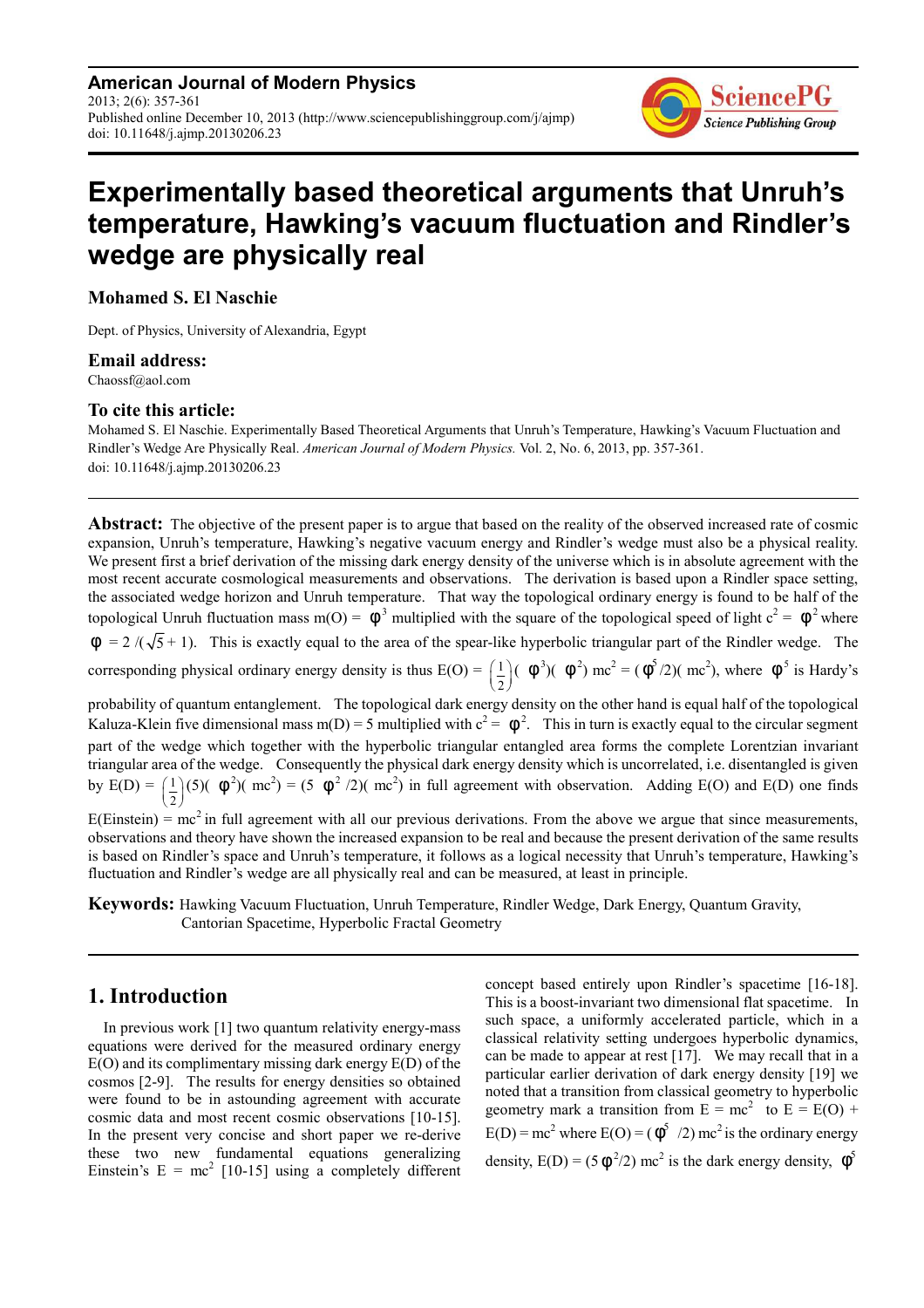is Hardy's quantum entanglement [20] and  $\phi = 2/(\sqrt{5} + 1)$ is the topological speed of light [10,11], [19,20]. This hyperbolic dissection of  $E = mc^2$  which offers a possibility to see the transfinite-fractal inside of a superficially smooth outside geometry is a first hint that Rindler's space is more than an analytically clever step needed to understand the behaviour of an observer near to the horizon of a black hole [21-23]. In fact it is this connection to black holes physics which as will be seen shortly, provides the logical inference from the reality of the measured increased rate of cosmic expansion to the physical reality of Hawking's negative energy vacuum fluctuation [20], Unruh temperature [10,16] and dark energy [10, 11,13]. This is all apart from seeing the overall relation to the Planck scale [24] and quantum wave collapse [25].

The present short paper written mainly to argue for the physical reality of the Unruh temperature and Hawking vacuum fluctuation, cannot be self contained and we will not provide a full discussion of Rindler space and its relation to black holes physics due to space limitation. The best we can do here is to refer the reader to the excellent extensive literature on the subject [16-18]. We could envisage the situation as a wedge located inside the light-cone. In the present derivation we only take advantage of the main established results, namely that we have left and right of the Rindler wedge observer a horizon akin to that of a black hole and that he or she will see Unruh's thermal temperature [16-18]. We will be concerned with correlated events in the hyperbolic triangular part of the Rindler wedge (see for instance Fig. 1.2, page 9 of Ref. [16]) and note how it relates to the hyperbolic projection of the bulk (given by the exceptional Lie symmetry group E8E8 as explained in Ref. 20), i.e. the holographic projection. This projection resembles an Escher limit circle given by the compactified Klein-modular curve with  $SL(2,7)$  symmetry group or Penrose's noncommutative fractal universe with its von Neumann-Connes dimensional function  $D = a + b\phi$  where

a, b∈  $\angle$  and  $\phi = 2 / (\sqrt{5} + 1)$  [20]. The limit circle of the boundary of this hyperbolic space which lies theoretically at infinity relates to the feature of negative repulsive gravity at the edge of the universe, or anticlastic curvature shown in Fig. 14 of Ref. [20]. That means Hawking's negative energy vacuum fluctuation and its connection to the Unruh temperature of the Rindler wedge is now clear. It is the main task of the present work to show how we can use all the preceding facts to deduce E(O) and E(D) and show that the sum is equal to E(Einstein) which we do in the next section. Since our derivation of these equations describing the physical real observed and measured cosmic expansion is based on the Rindler wedge, then this wedge must also be real and it follows suit that Unruh's temperature and Hawking's fluctuation are equally real and by no means a mathematical artefact.

## **2. Analysis**

Consider the near horizon Rindler coordinate system and the resulting Rindler space wedge [16-18]. The "wedge" region labelled in [16] as region Ι is formed by two lines halving the upper and lower quarters of the right hand side of the chart as can be seen in Fig. 1.2 of [16]. The side lines of the wedge are the Rindler horizon and we note that region I is the only region of the four regions of the Rindler chart which is outside the corresponding black hole [16-18], [21-23]. All the parameterized world lines within the Rindler wedge are obviously a family of hyperbola so that a vertical line perpendicular to x and located as near as possible to the origin of the chart will form with the two  $\pm$  45 $\degree$  inclined horizons a triangle enclosing an area with the subtle fact of being by construction Lorentz invariant [16-18]. Furthermore the inverse of the constant Rindler acceleration is a radius for all points of a world line. Consequently the constant acceleration is the curvature of a time-like world line while the hyperbolic angle will turn out to play the role of a mass. It is then not difficult following for instance Figs. 4.30 and 4.31 of [17] or Figs. 1.2 to 3.4 of [16] to see that the area of the hyperbolic triangular part of the larger triangular Rindler wedge is given by

$$
A_o = \frac{1}{2} ab^2
$$
 (1)

where  $a = m_0$  and  $b = c_0$ . Here  $m_0$  will turn out to be a topological "hyperbolic" mass and  $c<sub>o</sub>$  is the topological speed of light in a unit interval Cantorian universe [11, 13, 25]. On the other hand and on normalizing the total Rindler triangular wedge, the circular section shaped area which completes the hyperbolic triangular area  $A<sub>o</sub>$  to the entire Rindler area  $A_R = 1$  is clearly given by

$$
A_{D} = 1 - \frac{1}{2} ab^{2}
$$
  
= 1 -  $\frac{1}{2}$  m<sub>o</sub> c<sub>o</sub><sup>2</sup>. (2)

Note that the standard notation used by Susskind is  $b \equiv \rho$ and  $a \equiv \omega$  where  $\rho$  is the inverse of Rindler constant acceleration and  $\omega$  is a relevant hyperbolic angle [16]. There are various sophisticated avenues to arrive at  $m_0 = \phi^3$ and  $c_0 = \phi$  where  $\phi = 2 / (\sqrt{5} + 1)$  as discussed independently of the present Rindler space based analysis for instance in [11] and [25]. However it seems to us that the simplest way to convince ourselves with these values is to remember that negative energy fluctuation at event horizon coupled with the basic Cantorian nature of quantum spacetime [11, 25] generates the Unruh thermal temperature which the Rindler observer sees [16-18]. This is done via a Van der Waals or à la Hawking radiation manner generating a topological mass equal to the intrinsic quantum entanglement of the Cantorian quantum spacetime given by setting  $n = 0$  in the general formula of entanglement [10, 11, 13]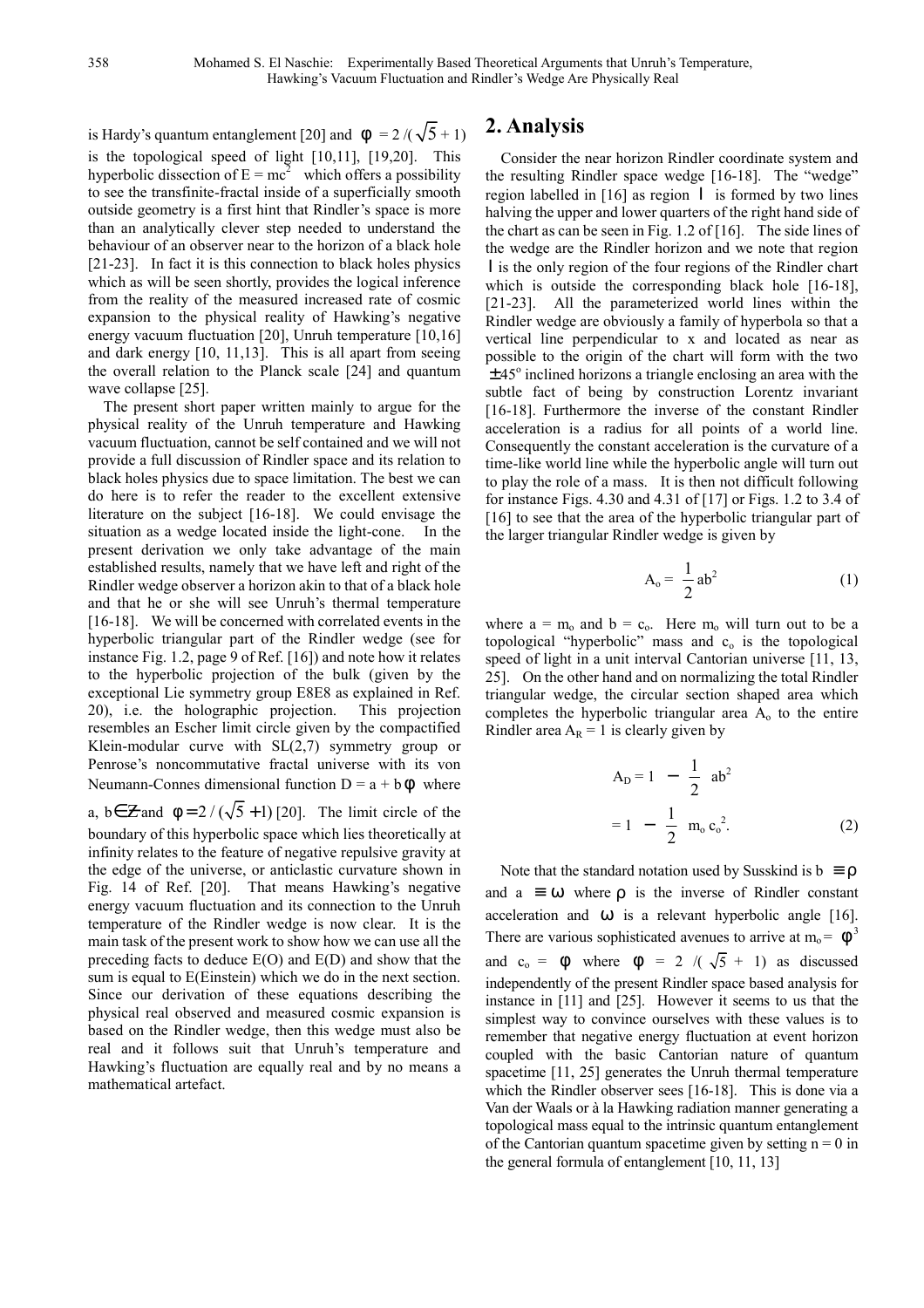$$
P^{(n)} = \phi^{3+n}.
$$
 (3)

Consequently

$$
P^{(0)} = \phi^3 = m_o.
$$
 (4)

is the mass corresponding to the Unruh-like microwave background fluctuation, i.e. radiation. On the other hand the arguments leading to  $c_0 = \phi$  were given in detail in previous publications, notably [1, 11 and 24]. Inserting in  $A_0$  and  $A_D$  we find the expected result

$$
A_o = \phi^5 / 2 \tag{5}
$$

and

$$
A_{D} = 1 - (\phi^{5}/2) = 5 \phi^{2}/2 \qquad (6)
$$

as well as

$$
A_0 + A_D = 1 \tag{7}
$$

where  $\phi^5$  is the famous Hardy quantum entanglement which may be interpreted also as the topological Planck energy while half this value is a topological hyperbolic Planck triangle akin to the triangles of the compactified Klein modular curve and leading to a Regge-like fractal triangulation [11, 20]. We note on passing that  $m(D) = 5$  is the five dimensional Kaluza-Klein topological mass [1, 11, 24]. To obtain the corresponding physical energy densities we need to multiply the areas with  $mc^2$  and find  $[20, 25]$ 

$$
E(O) = (\phi^5 / 2) (mc^2)
$$
  
\n
$$
\approx mc^2 / 22,
$$
 (8)

$$
E(D) = (5 \quad \phi^2/2)(\text{ mc}^2)
$$
  
\n
$$
\equiv \text{ mc}^2 (21/22) \tag{9}
$$

and of course the final sum

$$
E(O) + E(D) = mc2
$$
  
= E(Einstein) (10)

in full agreement with all known accurate cosmological measurements [1-15] and our previous theoretical derivations [24, 25].

# **3. Discussion and Intermediate Conclusion**

Pondering what we did in the present work we realize that we have not just given yet another derivation based on Rindler space reinforcing previous ones. The fact is that we have done here with the present analysis far more than any previous derivations [1, 10, 11, 13, 19, 20, 24, 25]. This is so because we have effectively proved that Hawking's negative vacuum energy fluctuation and Unruh's temperature are physical, real and have important observational consequences and are not just mathematical constructions. The obvious logical chain of reasoning leading to this conclusion is as follows: by proving that dark energy is real by virtue of our theory and the accurate measurement of increased cosmic expansion which has convinced the overwhelming majority of scientists of its reality, then by the same token, Hawking's fluctuation and Unruh temperature must be physical and real. The present derivation has clearly shown that our tested and measured theoretical results are part and parcel of the Rindler-Unruh effects. Stated in the simplest of terms, Unruh temperature, Hawking's fluctuation, dark energy, repulsive gravity at the edge of the universe and acceleration rather than decelerating cosmic expansion are various facets of the very same physical reality. This is actually not that surprising if we remember what the universe looked from the "outside" like in the Penrose fractal tiling universe projection [32]. It is actually a black hole albeit an unimaginably gigantic one. From this view point, Hawking's negative energy fluctuation and dark energy are identical. Of course it is debatable if there is an "outside" for the universe although that is what the Wheeler-Dewitt equation is all about [22, 32].

It is a remarkable turn of fortune that based on the painstaking experimental work of the five Nobel Laureates of COBE, WMAP and type 1a supernova who used the entire universe as an experimental set up [2-9], things which were regarded not really so long ago as theoretical curiosities or farfetched as well as obscure physical possibilities have become real and of truly profound value for science.

### **4. Concluding Remarks**

It was an occasional rightful question to ask if Unruh's mathematical thermalization will lead to actual physical radiation [26,27]. The present work answers this question affirmatively although indirectly because the increased cosmic expansion is real and the overwhelming majority of experimental and theoretical scientists agree that it is real. Consequently and by virtue of the present analysis based on Rindler's spacetime and predicting with incredibly high accuracy the measured data, the Unruh radiation, Hawking radiation and closely related effects such as the Sokolov-Ternov effect [27] are all real and could be measured in principle in the not too distant future. In fact it could have been measured already without the knowledge of the wider scientific community, maybe out of fear of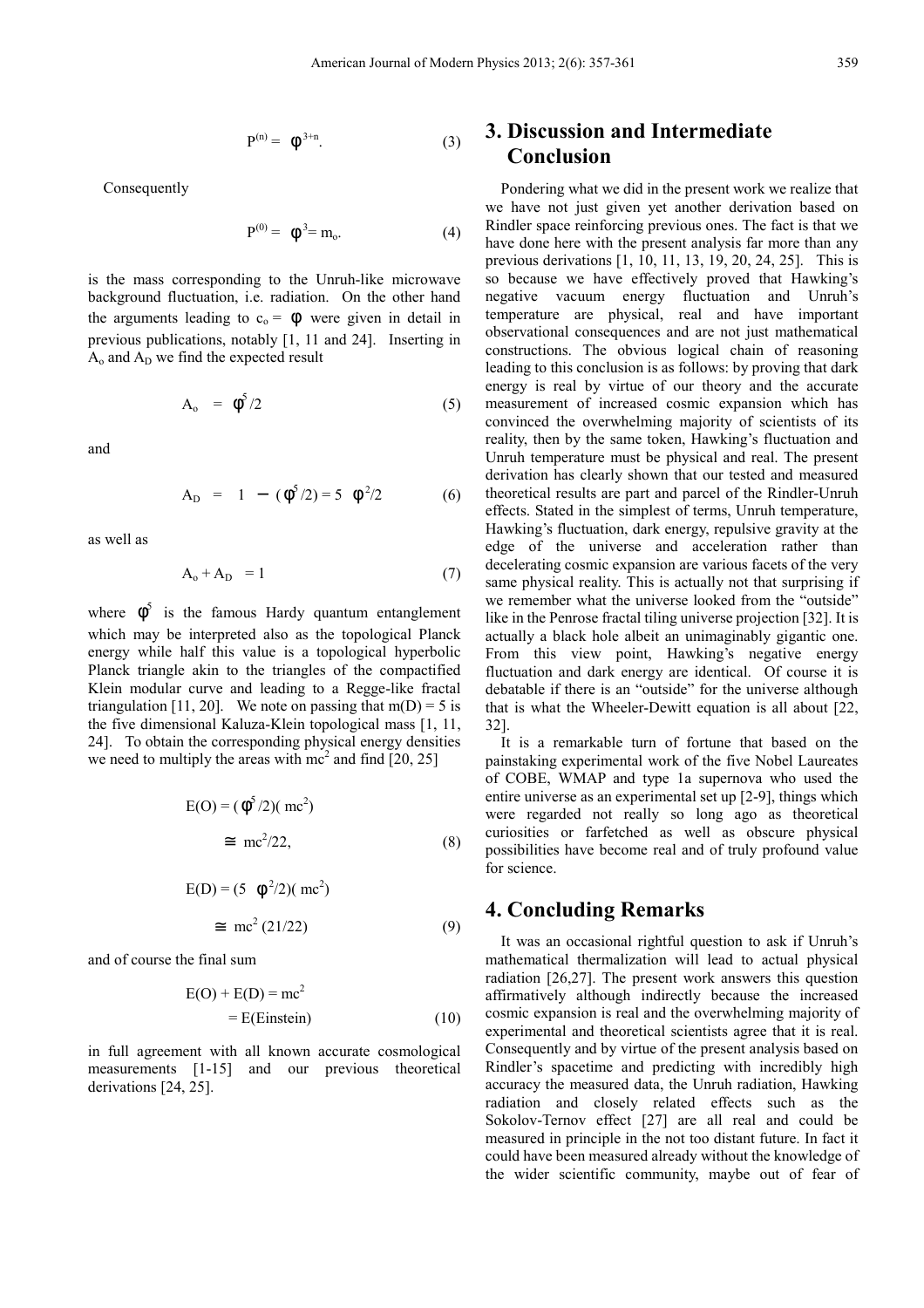opposition which can sometimes take severe forms. The main direction of the work upon which the present papers is based is geometrizing physics via transfinite geometry and abstract topology [28-36]. We think we have revealed in previous works the geometry of quantum mechanics [28] and quantum entanglement. We hope that the present work goes some way towards geometrizing the entirety of high energy particle physics [32, 34, 35].

# **References**

- [1] M.S. El Naschie: What is the missing dark energy in a nutshell and the Hawking-Hartle quantum wave collapse. Int. J. Astronomy & Astrophysics, Vol. 3, No. 3, 2013, pp. 205-211.
- [2] L. Amendola and S. Tsujikawa: Dark Energy Theory and Observations. Cambridge University Press, Cambridge (2010).
- [3] S. Perlmutter et al: Supernova cosmology project collaboration. "Measurement of omega and lambda from 42 high-redshift supernova. The Astrophysical Journal, Vol. 517, No. 2, 1999, pp. 565-585.
- [4] A.G. Riess et al: Observation evidence from supernova for an accelerating universe and cosmological constants. The Astronomical Journal. Vol. 116, P. 1009, 1998. Doi: 10.1086/300499.
- [5] A.G. Riess et al: The farthest known supernova: Support for an accelerating universe and a glimpse of the epoch of deceleration. Astrophysical Journal, Vol. 560, 2001, pp. 49-71. Doi: 10.1086/322438.
- [6] BP Schmidt et al: The high-Z supernova search: measuring cosmic deceleration and global curvature of the universe using type 1a supernovae. The Astrophysical Journal, Vol. 507, No. 1, 1998, pp. 46
- [7] E.J. Copeland, M. Sami and S. Tsujikawa: Dynamics of dark energy, 2006. arXiv: hep-th/0603057V3.
- [8] R. Panek: "Dark Energy": The biggest mystery in the universe. 2010. http:/www.smithsonianmagazine.com/science.Nature/darken ergy.
- [9] Planck-spacecraft. Wikipedia, 2012. http://en.wikipedia.org/wiki/Planck.
- [10] M.S. El Naschie: A unified Newtonian-relativistic quantum resolution of the supposedly missing dark energy of the cosmos and the constancy of the speed of light. Int. J. Mod. Nonlinear Theory & Appli., Vol. 2, No. 1, 2013, pp. 55-59.
- [11] L. Marek-Crnjac, M.S. El Naschie and Ji-Huan He: Chaotic fractals at the root of relativistic quantum physics and cosmology. Int. J. of Mod. Nonlinear Theory & Appli., Vol. 2, No. 1A, 2013, pp78-88.
- [12] C. Toni: Dark matter, dark energy and the fate of Einstein's theory of gravity. AMS Graduate Student Blog. Mathgrablog.williams,edu/dark-matter-darkenergy=fate-eins tein-theory=gravity/
- [13] M.S. El Naschie: Quantum entanglement: where dark energy and negative gravity plus accelerated expansion of the

universe comes from. J. of Quant. Info. Sci., Vol. 3, 2013, pp. 57-77.

- [14] WMAP Collaboration. E.Komatsu et al. "Seven Years Wilkinson Microwave Anisotropy probe (WMAP) Observations: Cosmological interpretation." Astrophys. J. suppl 192 (2011) 18, arxiv: 1001.4538 [astro-ph.co].
- [15] M.S. El Naschie: The quantum gravity Immirzi parameter A general physical and topological interpretation. Gravitation and Cosmology, Vol. 19, No. 3, 2013, pp. 151-155.
- [16] L. Susskind and J. Lindesay: Black holes, information and the string theory revolution. World Scientific, Singapore (2010).
- [17] G. Ellis and R. Williams: Flat and Curved Space-Times. Oxford University Press, Oxford, 2000.
- [18] W. Rindler: Relativity (Special, General and Cosmological). Oxford University press, Oxford. 2004.
- [19] M.S. El Naschie: The hyperbolic extension of Sigalotti-Hendi-Sharif Zadeh's golden triangle of special theory of relativity and the nature of dark energy. J. Mod. Phys., Vol. 4, No. 3, 2013, pp. 354-356.
- [20] M.S. El Naschie and Atef Helal: Dark energy explained via the Hawking-Hartle quantum wave and the topology of cosmic crystallography. Int. J. Astron. & Astrophys, Vol. 3, No. 3, 2013, pp. 318-343.
- [21] S. Hawking and G. Ellis: The Large Scale Structure of Spacetime. Cambridge University Press, Cambridge, 1973.
- [22] S. Weinberg: Cosmology. Oxford University Press, Oxford (2008).
- [23] Ta-Pei Cheng: Relativity, Gravitation and Cosmology. Oxford University Press, Oxford 2005.
- [24] M.S. El Naschie: The missing dark energy of the cosmos from light cone topological velocity and scaling the Planck scale. Open J. of Microphysics, Vol. 3, No. 3, 2013, pp. 64-70.
- [25] M.S. El Naschie: Topological-geometrical and physical interpretation of the dark energy of the cosmos as a "halo" energy of the Schrödinger quantum wave. J. Mod. Phys., Vol. 4, No. 5, 2013, pp. 591-596.
- [26] G. Ford and R. O'Connell: Is there Unruh radiation? arXiv: quant-ph/0509151V 21 Septe. 2005.
- [27] E. Akhmedov and D. Singleton: On the physical meaning of the Unruh effect. arXiv: 0705.2525V3[hep-th], 19 Oct. 2007.
- [28] M.S. El Naschie and Ji-Huan He: The fractal geometry of quantum mechanics revealed. Fractal Spacetime and Noncommutative Geometry in High Energy Phys., Vol. 1, No. 1, 2011, pp. 3-9.
- [29] A. Vilenkin: Effects of small-scale structure on the dynamics of cosmic strings. Phys. Rev. D, Vol. 41, No. 10, 1990, pp. 3038-3040.
- [30] Yu N. Gnedin, A.A. Grib and V.M. Mostepanenko: Editors: Proc. of Third Alexander Friedmann Int. Seminar on Gravitation & Cosmology. Friedmann Lab. Publishers, St. Petersberg, 1995.